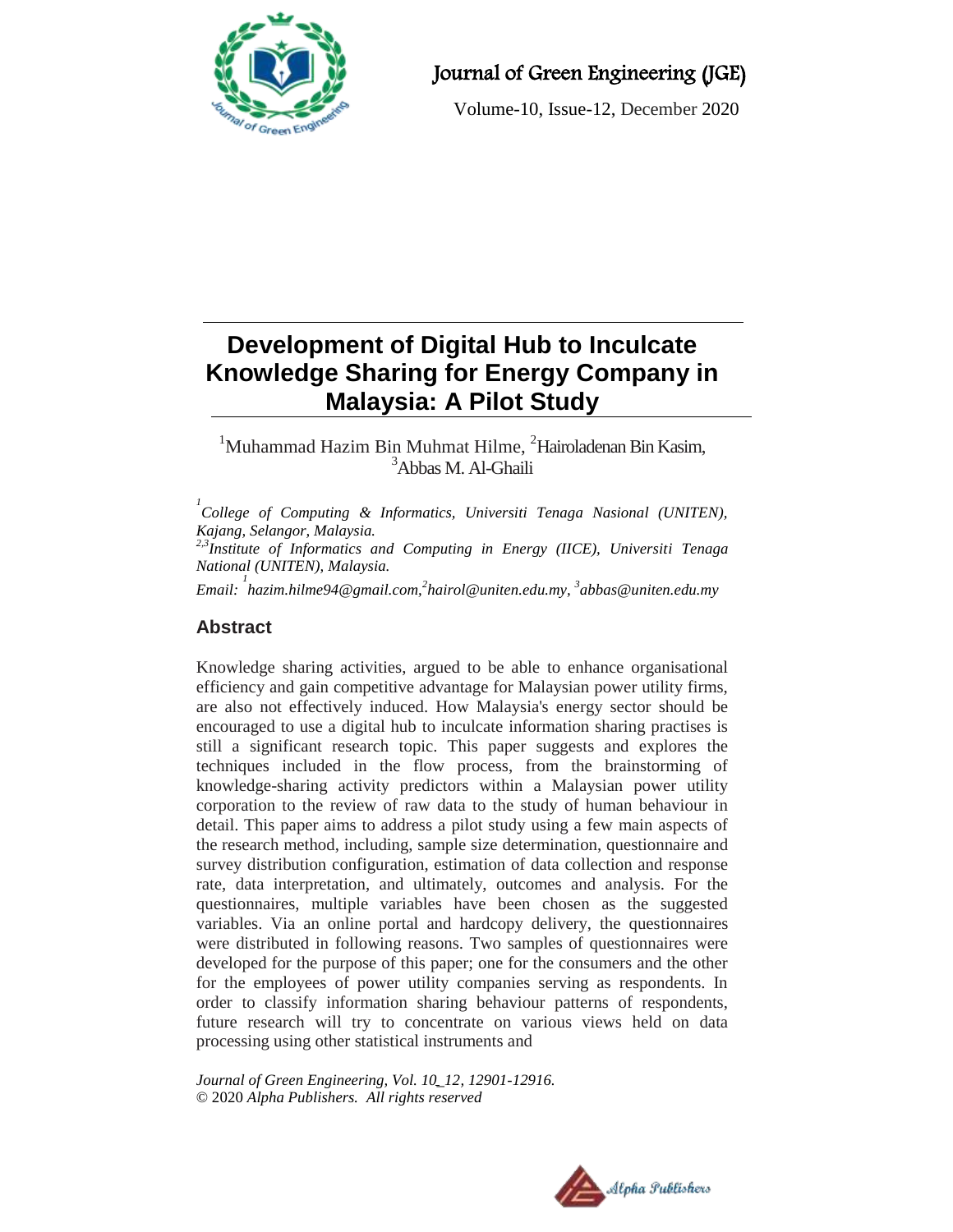methods to study the relevant factors suggested in the questionnaire. In order to obtain strong arguments for each attribute defined in the questionnaires, this pilot study requires data analysis using a distinct statistical model that enables a normality test and a chi square test. The findings of this pilot study have shown that a virtual network, including a digital hub, needs to be built to inculcate information-sharing behaviour that could boost human skills, knowledge and competency in the energy sector.

**Keywords:** Knowledge sharing, digital hub, energy sector, pilot study

#### **1 Introduction**

It is safe to say that the current rise of globalization has revolutionized the concept of knowledge sharing in all economic and technological sectors [1]. In today's competitive era, knowledge and intellectual assets have become the best competitive advantage which can be effectively shared through computer networks [2]. Knowledge sharing has been proven to improve employees' effectiveness [3]. Knowledge sharing has also been suggested as the key element for knowledge management in sustaining competitiveness of an organization [4]. As we all know, knowledge sharing is a powerful resource that enables nations, organizations or even individuals to achieve benefits such as improving learning mechanism, innovation as well as helping in decision making situations [4].

Nowadays, more and more people have been using virtual platforms and digital technologies such as hubs, blogs, social media, and other online technology to share knowledge and information [6],[7]. These are the media through which knowledge or information are acquired, transferred, shared, and disseminated using the recent network architecture and technology. For instance, previous researchers have proposed a related knowledge hub model called UniProt which contains all sorts of information that describe several components of protein. The UniProt database has been cross referenced by over 150 worldwide databases of knowledge and have approximately 70 million sequences of protein entries [8]. Another example was a research that was conducted in United Kingdom to develop a collaborative regional framework for knowledge exchange, regarding off-site construction between university and industry. The idea was to create an industry-university relationship in order to derive skills content via knowledge hub that includes the process of capturing, developing and sharing [9]. These online applications share several common features, including collaboration elements that support members in different time zones and areas. They create nonvolatile data and record collaborations that are stored in texts and enhanced by multimedia additions. The digital or knowledge hub is an approach or system that simplifies the process of acquiring, transferring, sharing, distributing, developing, and understanding of an individual or organizational knowledge [10]. There is a wide range of online platforms and technologies

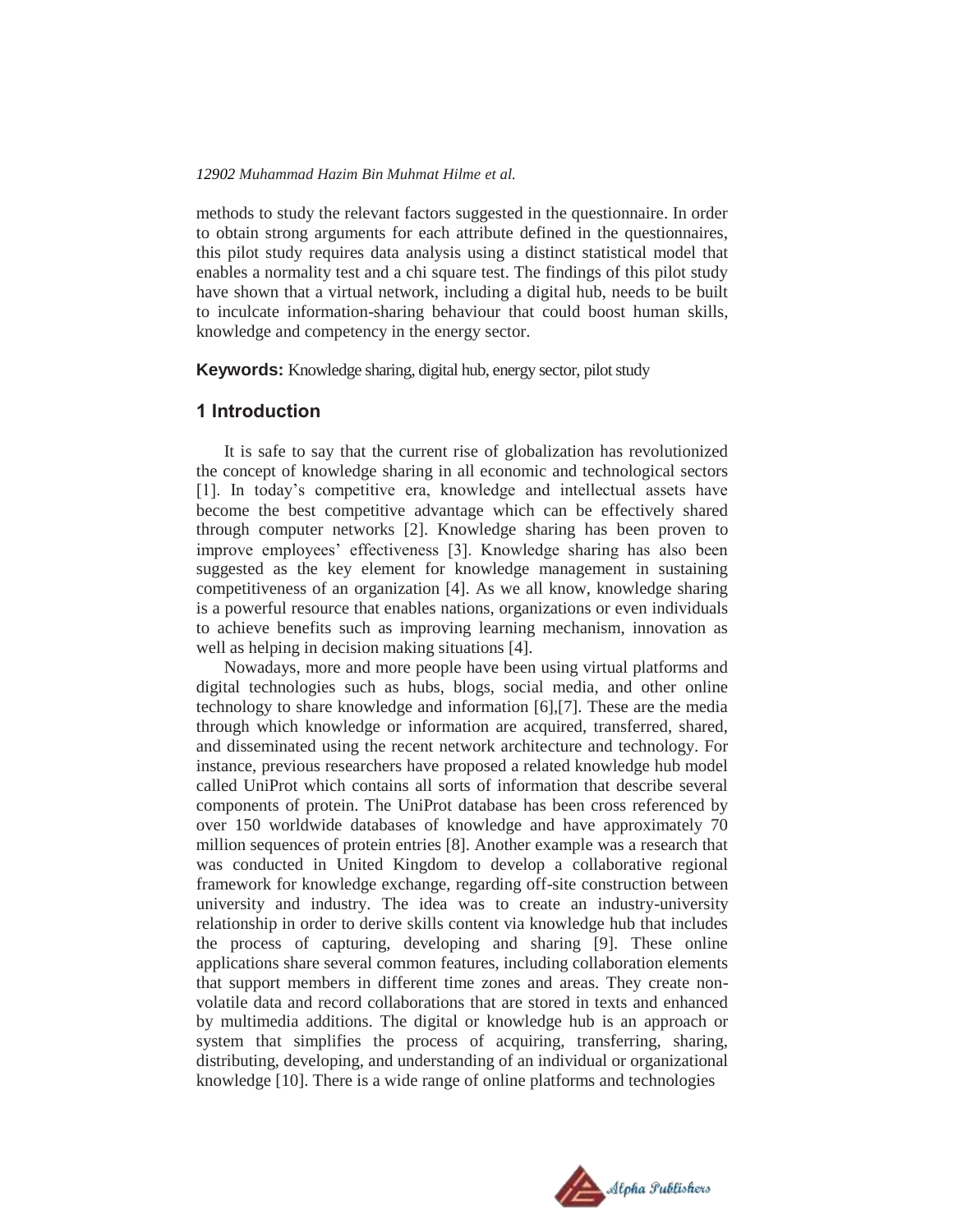that can be utilized to support knowledge sharing practices for energy sectors. However, the challenges are combining a variety of current and available platforms to suit the organizational setting and to promote knowledge sharing behavior. Previous research [2] and[11] have recommended that organizations, such as the energy sectors to consider utilizing their integrated ICT systems and related applications to analyze and understand their core business processes. In fact, these technologies also provide possible diffusion of knowledge and they permit individuals to obtain knowledge and information more accurately and efficiently.

Past studies also proposed the role of human resources, leadership, knowledge culture and technology, such as organizational databases and hubs as the essential elements required for implementing knowledge sharing initiatives for energy sectors in Malaysia [6]. For instance, one of the main players in oil and gas industry has developed a knowledge-based platform that comprises several components, such as knowledge repository, communities of practice, expert directory and other applications to facilitate the sharing of knowledge by capturing information across the organization [6]. In order to develop hubs for documenting explicit knowledge, few techniques, such as knowledge acquisition, discovery, knowledge taxonomy techniques and data mining tools, could be applied. As mentioned by [12], digital hubs are essential for energy players to analyze the conversion, storage and management of renewable energy within residential homes and smart cities. Thus, digital hubs would assist the energy and utility sectors to manage the stability of their power system, especially when the operation is under stress during the peak load periods and higher demand from their customers [13].

An organization stands to reap several advantages and benefits if it promotes knowledge sharing behavior. Knowledge sharing is important because an individual's knowledge will not have much impact for the business unless it is available to other individuals [14]. Developing a knowledge sharing culture can be fostered by adapting a variety of measures such as rewards and incentives [4]. Therefore, knowledge sharing behavior will facilitate product and technical innovations, which can lead to new product development to accommodate customers' needs. There is however a huge obstacle when dealing with the sharing of tacit knowledge in order to facilitate the knowledge flow within an organization [15]. Therefore, promoting knowledge sharing behavior is a challenge for most knowledgebased organizations, such as the energy sectors. An efficient knowledge sharing behavior in any organization or business entity remains to be quite difficult and challenging [15]. The challenges mentioned by the expert are often related to motivating people to share knowledge, identifying key people to share knowledge, and making knowledge easily accessible. Developing a behavior that values and practices knowledge sharing is an effort involving attention to the social, technological [16], organizational factors as well as

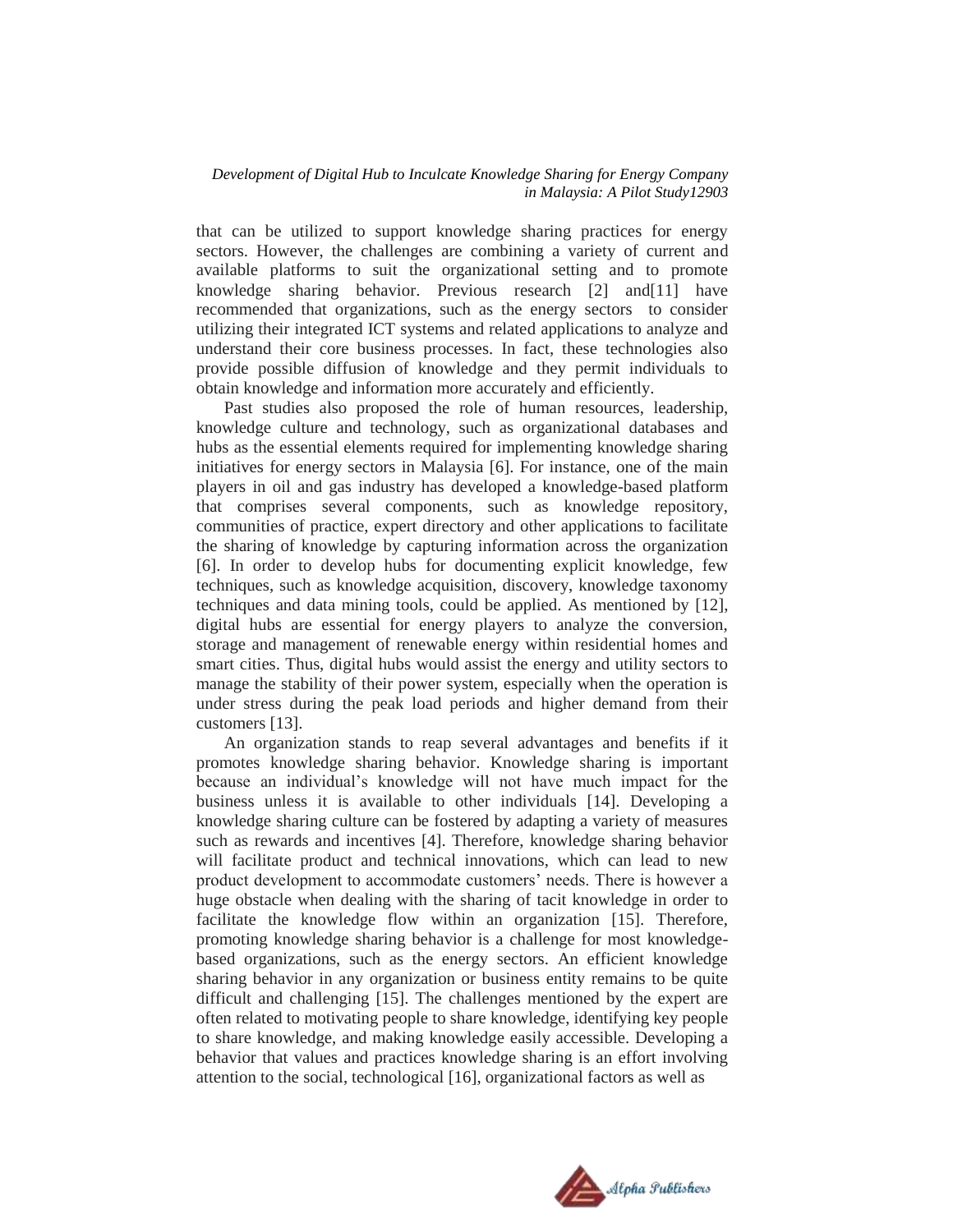user attitude or behavior. Previous studies have often assumed that implementing technology, such as digital platforms, will be enough to promote knowledge sharing behavior. While this intention has been revealed to be an effective approach, frequently, most of companies' knowledge resources are assigned to technology and not to other factors that stimulate knowledge sharing [17][18].

This pilot study is conducted mainly to gather raw data on the individual behaviors in terms of knowledge sharing through-out power utility companies in Malaysia. The methodology consists of several key processes that support this research study. An electricity company will become the power utility company for this research study and several processes will be conducted at the location. This paper is organized as follows: Section 2 explains the proposed methodology implemented to perform questionnaire related analysis. Throughout the data analysis, only performance expectancy variables will be covered in this paper. Results and Discussion will be presented in detail in Section 3 and Conclusion is provided in Section 4.

#### **2 Methodology**



**Figure 1** A Flow Chart of the Feature Selection Heuristic

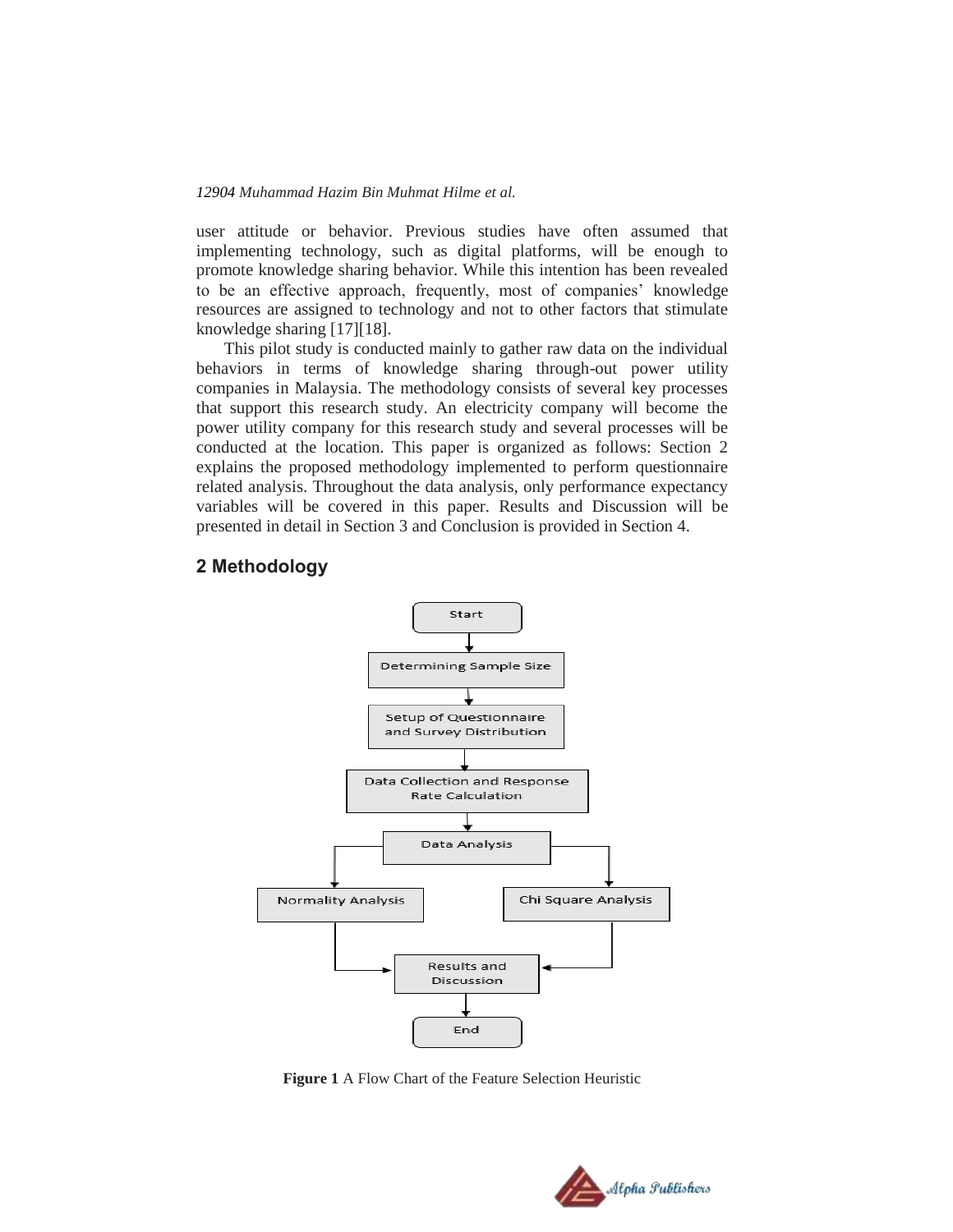Figure 1 illustrated the actual flow of the methodology used in this research studies. Several steps need to be accomplished in order to deliver a good research methodology flow. All of steps mentioned above will be explained in detail below.

#### *2.1 Determining Sample Size*

Determining a sample size based on total population is crucial in a quantitative research study. It is essential to include the entire population to a study. However, by selecting only a sufficient representative from the total amount of population is adequate to provide reliable information representative of the population to whatever level of accuracy is needed [16]. Therefore, by defining a sample size, researchers are enabled to provide unambiguous judgements when producing statistical results that are accepted to be correct and have sufficient power to detect a meaningful pattern from the study [19]. Past researchers have concluded that the sample size should never be too small or too large. Smaller sample size may result in gaining an insufficient power to prove it statistically, which leads to the important differences between the study of groups to be statistically insignificant [19]. On the other hand, applying too large of a sample set may be considered unethical as it results to in wasteful resources which can affect the feasibility of a study [19]. In order to define the sample size, two attributes need to be defined first. First, the margin of error or confidence intervals have to be defined precisely. The margin of error is a range of potential true or actual values which depends on several factors such as the variety in the responses, the sample size representatives and the size of sub-group on which the estimate is computed [20]. Next is to determine the confidence level for this study. By determining a relevant confidence level, it can provide a meaningful way to summarize the results' hypothesis for many effects of sample sizes [21].

| Pop<br>ulati | Confidence $= 95\%$ |       |       |      |       | Confidenc<br>$e = 99\%$ |
|--------------|---------------------|-------|-------|------|-------|-------------------------|
| on           | Margin of error     |       |       |      |       |                         |
| size         | 5.0%                | 3.5 % | 2.5 % | 5.0% | 3.5 % | 2.5 %                   |
| 30           | 28                  | 29    | 29    | 29   | 29    | 30                      |
| 50           | 44                  | 47    | 48    | 47   | 48    | 49                      |
| 75           | 63                  | 69    | 72    | 67   | 71    | 73                      |
| 100          | 80                  | 89    | 94    | 87   | 93    | 96                      |
| 150          | 108                 | 126   | 137   | 122  | 135   | 142                     |
| 200          | 132                 | 160   | 177   | 154  | 174   | 186                     |

|  | Table1 Sample Size Table |  |  |
|--|--------------------------|--|--|
|--|--------------------------|--|--|

Table 1 defines the required sample size (n) for the research population.

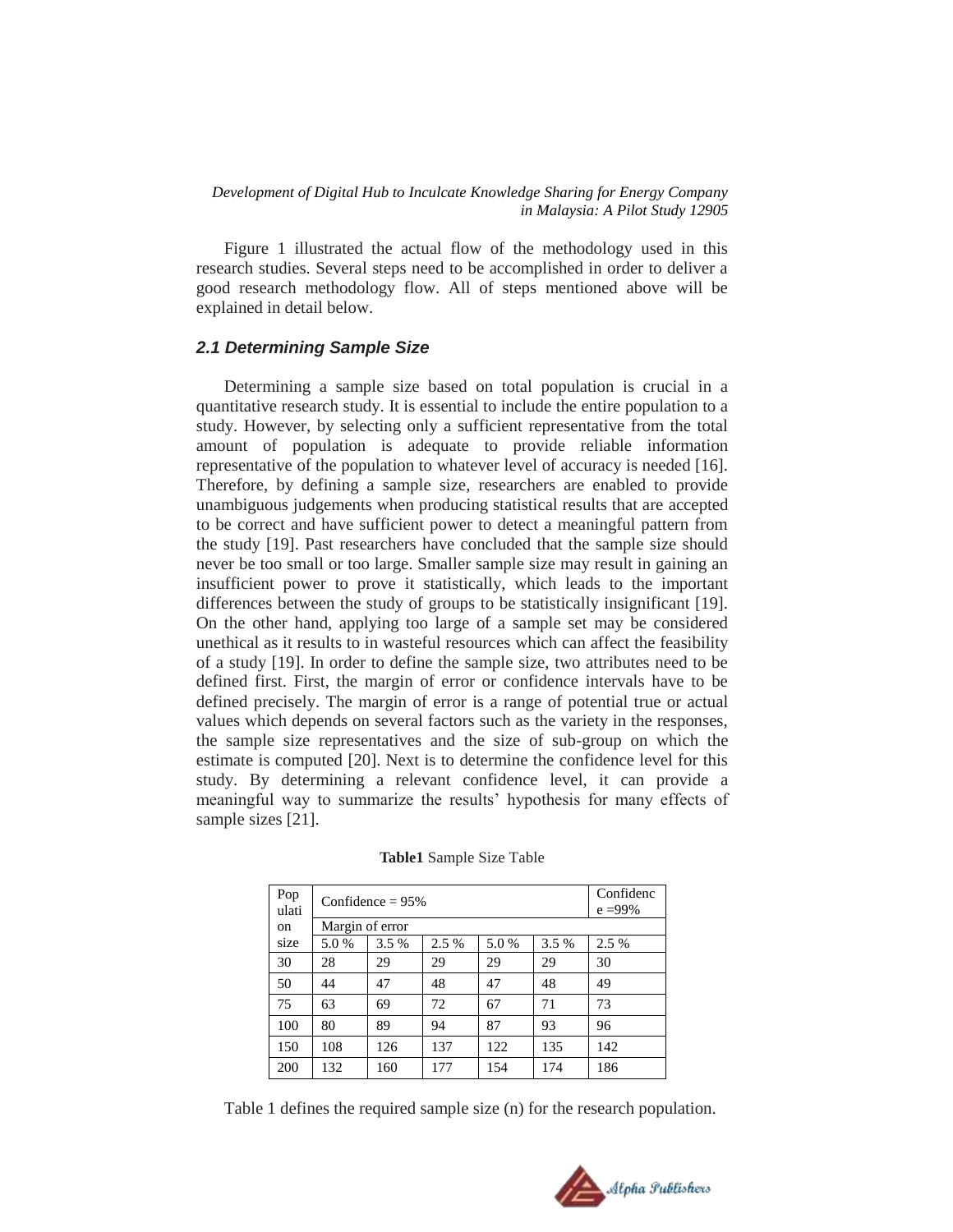This study uses two sample sizes from two different populations. The first sample is given to staff. The preference is to select staff that frequently interact with customers in their daily task. As this study is focusing on knowledge sharing behavior within an energy sector, the data sampling from staff is gathered from the Customer Service Department of Tenaga Nasional Berhad (TNB) with 75 members of staff as respondents. The second sample needed for this study is that from the customers. Due to the large number of TNB customers, a small population from UNITEN has been selected to be the respondents, totaling 200. The next step is to select the confidence level and margin of error in order to determine the sample size (n) from both entities. Due to the limitations and challenges in the procedure to obtain the data samples from both entities, the confidence level of 95% and margin of error of 5% are considered sufficient for this research study. In Table 1, the number of sample size (n) from both populations has thus been identified.

| Target<br>Sample | Sample Population                          | Population<br>size | Confidence level $=95\%$<br>Margin of error = $5.0\%$ |
|------------------|--------------------------------------------|--------------------|-------------------------------------------------------|
| <b>Staff</b>     | <b>Customer Service</b><br>Department, TNB | 75                 | 63                                                    |
| Custome          | Customer of TNB<br>from UNITEN             | 200                | 132                                                   |
| Total            |                                            | 275                | 195                                                   |

**Table 2** Required Sample Size for this Study

 Table 2 is the required sample size (n) from both samples with a total of 195 samples representing the selected populations.

#### *2.2 Setup of Questionnaire and Survey Distribution*

There are several main factors and variables assessed in this study. The questionnaires are divided into three main parts. The first part is the respondent's demographic profile. In this stage, all demo-graphic profile data are recorded such as gender, race, age and several other variables. As the questionnaire targets two types of possible respondents, the demographic profile question design for each will be different. For the staff questionnaire, the questions will target the respondent's working perspective as opposed to the questionnaire for the customers where the questions are only based on the general demographic profile. The subsequent part is on the individual behaviour. In this section, possible respondents are asked on the individual's behaviour in terms of knowledge sharing. The purpose of the questionnaire is to investigate why and how the individual derives such behaviour. The last part of the questionnaire is divided into several main factors and variables. The variables include performance expectancy, effort expectancy, social

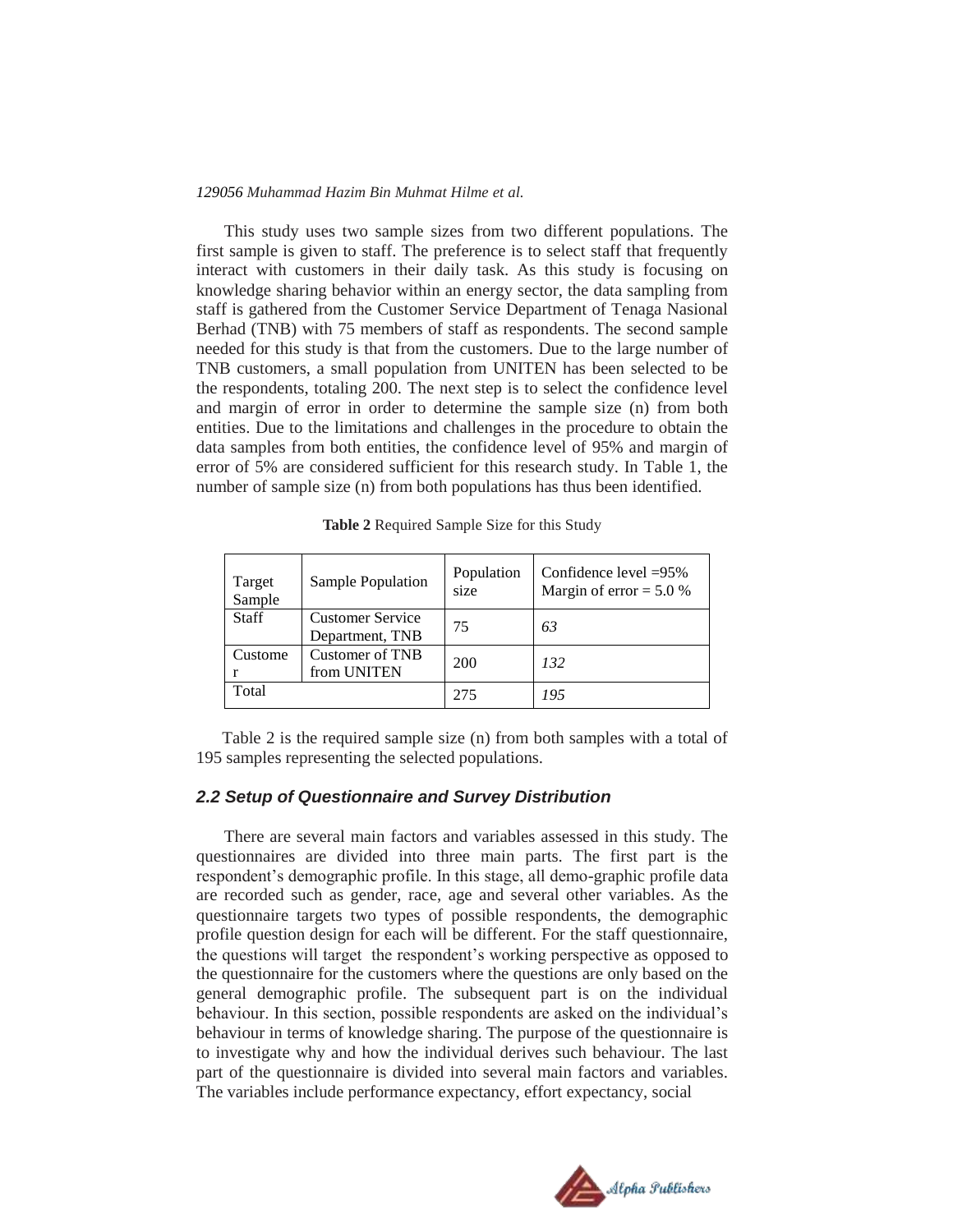influences, facilitating conditions, system quality, service quality and knowledge quality. However, as mentioned earlier, only the performance expectancy attributes will be highlighted in this paper. The variable is described in Table 3.

**Table 3** Required Sample Size for this Study

| Factor      | Definition                                                   |  |  |
|-------------|--------------------------------------------------------------|--|--|
| Performance | For this factor, different focus is applied for staff and    |  |  |
| Expectancy  | customer respondents. Firstly, the questions for staff, will |  |  |
|             | focus on the effects of the digital energy hub on work       |  |  |
|             | performance. For the customer, on the other hand, the focus  |  |  |
|             | will be to find out individual's belief on whether or not    |  |  |
|             | using the digital energy hub platform will improve and       |  |  |
|             | enhance their individual's interest to find and search for   |  |  |
|             | knowledge.                                                   |  |  |

 The questionnaires are distributed using two different modes. Initially, softcopy distribution was selected as the distribution channel for the customer samples. However, due to the large number of target respondents, the distribution process was expected to be time consuming. Therefore, to resolve this issue, the distribution of survey for customers are instead done in a few stages via online distribution. The target duration for the customer questionnaire distribution is one month. On the other hand, a hardcopy distribution has been selected as the preferable mode of distribution for the staff.

#### *2.3 Data Collection and Response Rate Calculations*

| Sample<br>Population | Sample<br>size | Distributed | Collected |
|----------------------|----------------|-------------|-----------|
| Staff                | 63             | 75          | 42        |
| Customer             | 132            | <i>200</i>  |           |
| Total                | 195            | 275         | 117       |

#### **Table 4** Data Collection

At this stage, data collection and response rate calculations are executed. As for data collection, both samples have gathered a total of 117 responses, out of 195 sample sizes from both groups with 42 and 75 responses gathered from staff and customer samples respectively. However, the suitability of data for analysis needs to first be determined through the calculations of response rate. Response rate is crucial for survey quality because the quality measurements is based on the higher rate which implies less potential for the non-response bias [22]. Several researchers have utilized this algorithm for

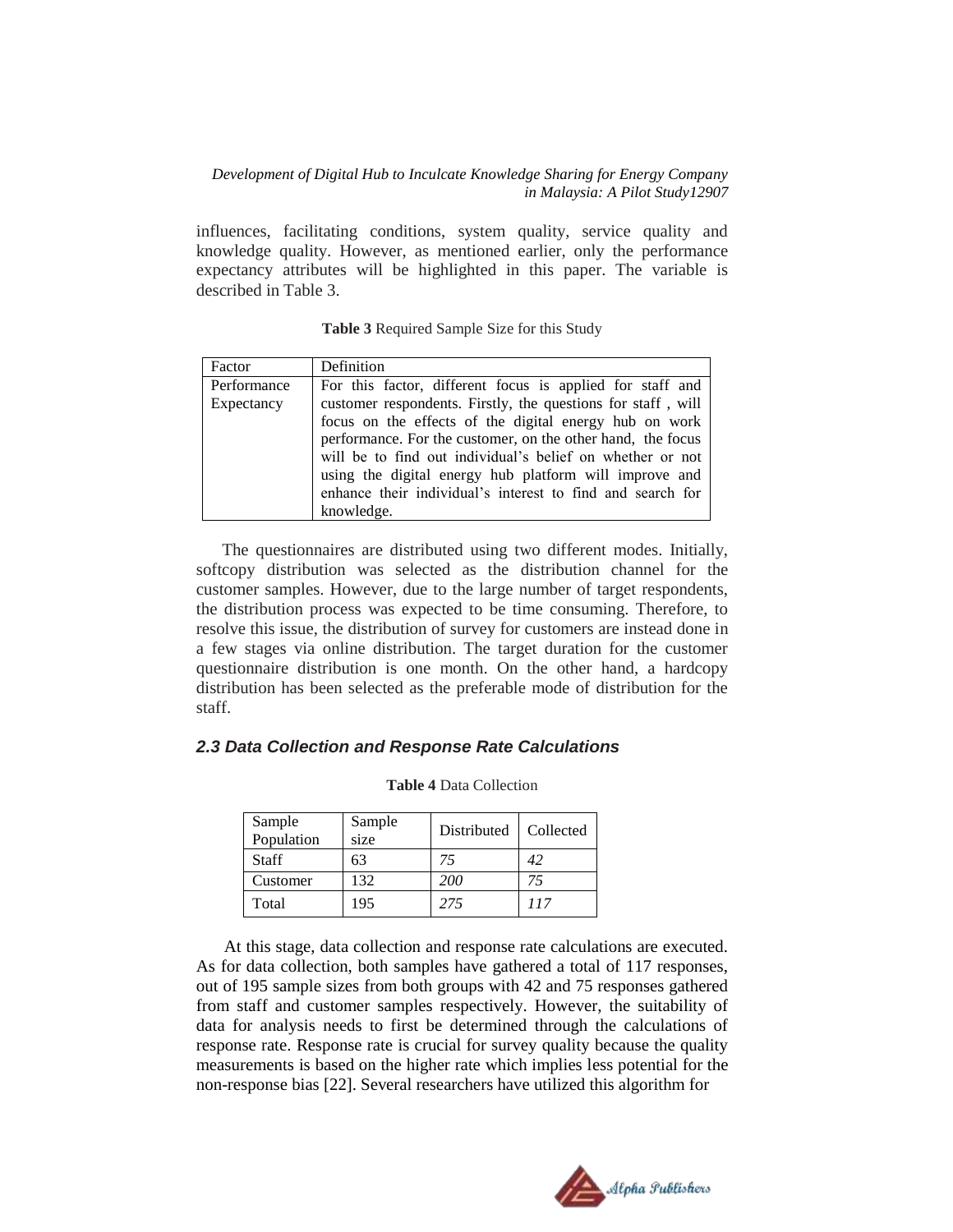response rate. The accepted response rate for the data analysis is that the percentage of response need to be higher than 20% [22],[23]. The formula to calculate response rate is as (1).

Response Rate  $=\frac{4}{n} \times 100$ , (1)

 $x =$  Collected data responses

 $n = Total of sample size$ 

After running the number of collected data responses with the formula mentioned above, the results find out that the response rate for this study is 60 % and indeed exceeds 20% response rate which fulfills the requirement for data analysis. Therefore, complying to the sample size of 195 respondents is appropriate and valid for analysis which exceeds 100 samples [23],[24].

#### **3 Results and Discussion**

As the purpose of this paper is to present a pilot study, the results and analysis for this study will only be focusing on one factor as mentioned in the introduction. The only factor that will be analyzed and discussed in this paper is that which is related to performance expectancy factor.

#### *3.1 Normality Analysis for the Performance Expectancy*

A normality test is to define the assumption of correlational analysis. The data will be run through a normality test to view the shape of its distribution. Normality test is a useful assumption in many modelling frameworks which is well-known to assume normally distributed residuals of a sample [23]. In addition, adapting the normality test into the data sample can generate whether the data need to be analyzed using parametric statistical test or nonparametric statistical test [25]. After the data screening and cleaning were conducted, vast assumptions were checked by applying descriptive statistics. The normality of a certain distribution is measured using the z values which need to be divided by both skewness and kurtosis value with the standard error. A normal distribution is acceptable when the z values for the dependent variable is within the range of -1.96 and +1.96 [23],[24]. All test is done using SPSS statistical software. The normality test for staff and customer samples for performance expectancy that is based on gender will be illustrated in the Table 5 and 6.

Based on the normality test for both samples in terms of performance expectancy factor as the dependent variable (DV) and gender as the independent variable (IV) shows that it does differ significantly from normality. Regarding the skewness and kurtosis value, the results appear abnormally skewed and kurtotic. As from the normality test for the female customer sample, it shows that it is normally distributed based on the average of z values which indicates the range of -1.96 and +1.96. However, looking at the opposite gender, the skewness and kurtotic values shows abnormality distributions as none of the z values reach in between  $\pm 1.96$ . The same goes

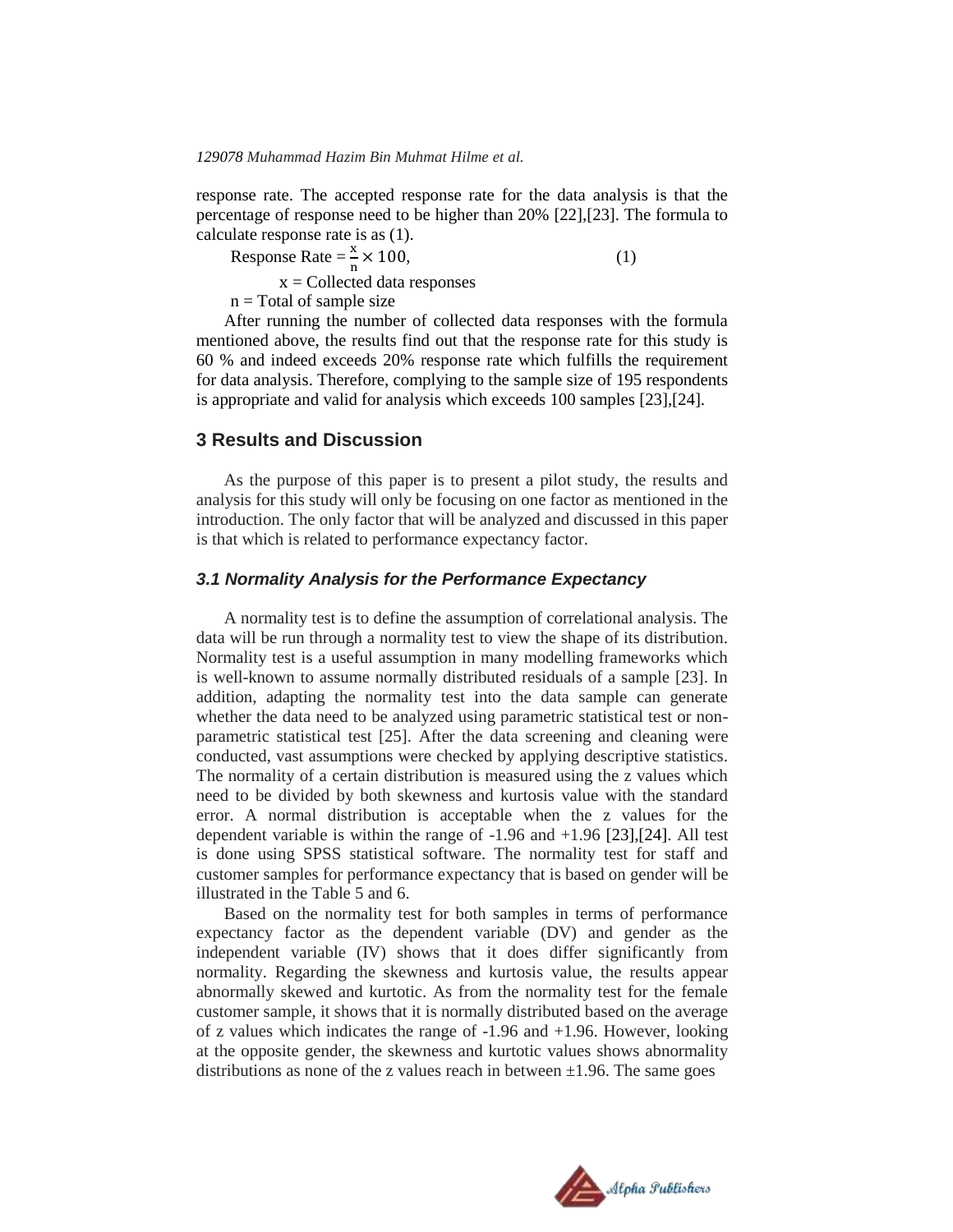to the normality test for staff as it shows similar abnormality of distributions. Abnormal distributions need to be run through a procedure of non-parametric and it has been proven that this procedure can also execute analysis from a small sample size data [26]. As shown by the normality test result, the data samples cannot be analyzed using parametric statistical method and should be analyzed using non-parametric statistical method, such as Chi Square analysis.

|        |                                                                                                                                                                                             | Z values     |          |  |
|--------|---------------------------------------------------------------------------------------------------------------------------------------------------------------------------------------------|--------------|----------|--|
| Gender | <b>Answer Option</b>                                                                                                                                                                        | Skewnes<br>S | Kurtosis |  |
|        | Digital energy hub platforms will be useful<br>in terms of searching for knowledge<br>regarding energy sector                                                                               | $-0.377$     | 0.673    |  |
|        | Digital energy hub platforms will help me to<br>alert on any situations and knowledge<br>updated by the energy sector                                                                       | $-0.073$     | $-0.455$ |  |
| Female | Digital energy hub platforms will help me to<br>acquire knowledge regarding energy sector<br>in a trusted environment                                                                       | 0.210        | $-0.420$ |  |
|        | Digital energy hub will help me to retrieve<br>knowledge needed for problem solving task,<br>decision making situation and learning<br>regarding energy sector                              | $-1.207$     | 1.131    |  |
|        | Digital energy hub will<br>be<br>the<br>new<br>alternative for me to search knowledge<br>regarding energy sector company rather than<br>searching by myself through google, bing<br>and etc | $-0.156$     | $-1.657$ |  |
|        | Digital energy hub platforms will be useful<br>terms of searching for knowledge<br>in<br>regarding energy sector                                                                            | $-7.880$     | 23.670   |  |
|        | Digital energy hub platforms will help me to<br>alert on any situations and knowledge<br>updated by the energy sector                                                                       | $-6.250$     | 17.238   |  |
| Male   | Digital energy hub platforms will help me to<br>acquire knowledge regarding energy sector<br>in a trusted environment                                                                       | $-2.760$     | 3.044    |  |
|        | Digital energy hub will help me to retrieve<br>knowledge needed for problem solving task,<br>decision making situation and learning<br>regarding energy sector                              | $-3.457$     | 6.043    |  |
|        | Digital energy hub will<br>be<br>the<br>new<br>alternative for me to search knowledge<br>regarding energy sector company rather than<br>searching by myself through google, bing<br>and etc | $-3.994$     | 7.650    |  |

**Table 5** Customer normality test for Performance Expectancy by gender.

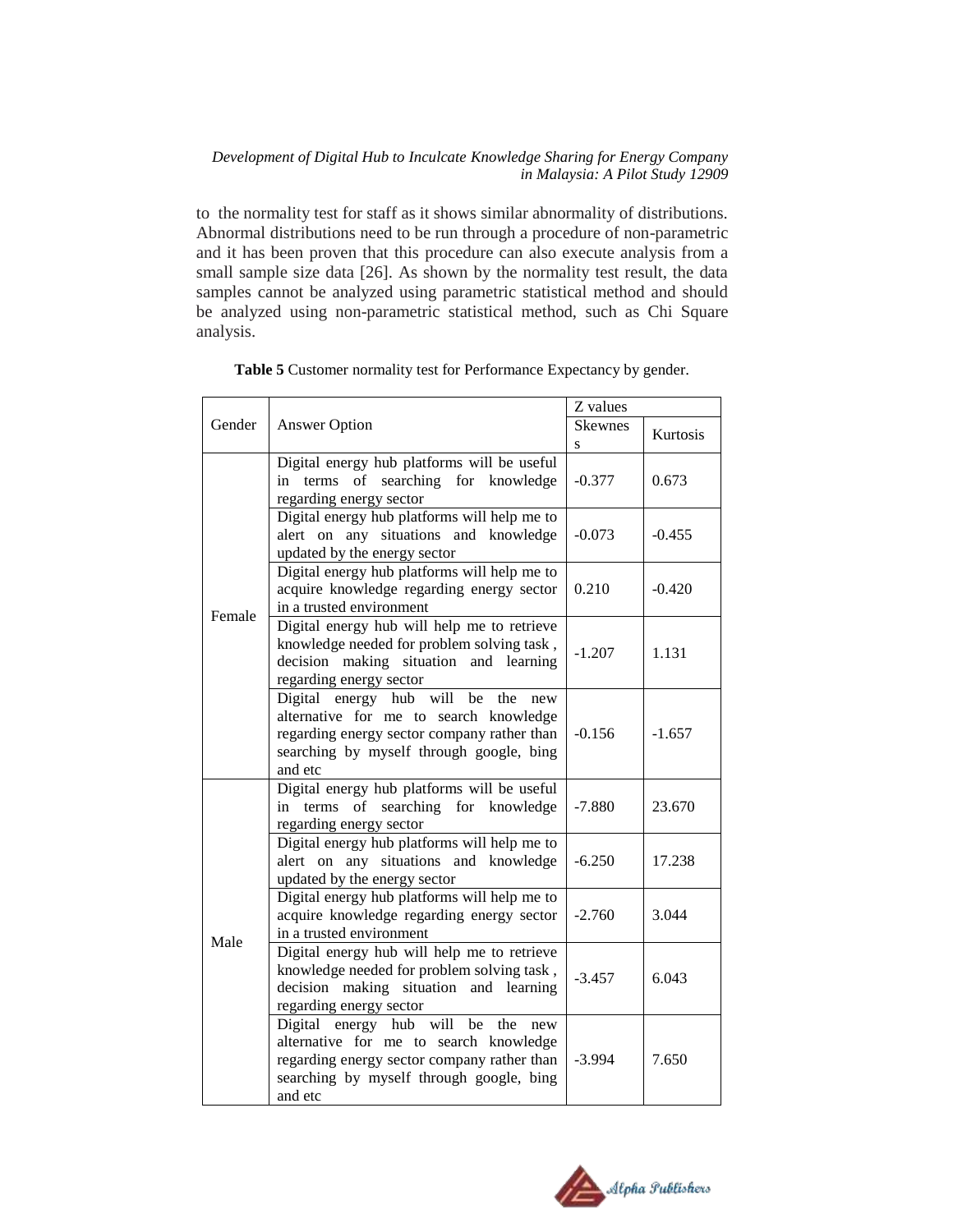| Gende      |                                                                                                                                                  | Z values       |          |  |
|------------|--------------------------------------------------------------------------------------------------------------------------------------------------|----------------|----------|--|
| r          | <b>Answer Option</b>                                                                                                                             | <b>Skewnes</b> | Kurto    |  |
|            |                                                                                                                                                  | S              | sis      |  |
|            | Digital energy hub platforms will be<br>very useful in my job environment                                                                        | 0.807          | 0.401    |  |
|            | Digital energy hub platforms will<br>help me to accomplish tasks more<br>quickly and efficiently                                                 | $-1.358$       | 2.268    |  |
| Femal<br>e | Digital energy hub platforms will<br>help me to acquire knowledge from<br>the right people without any time<br>constraint in my organization     | 4.046          | 1.952    |  |
|            | Digital energy hub will help me to<br>retrieve<br>knowledge needed<br>for<br>problem solving task, decision<br>making situation and learning     | 1.100          | 1.151    |  |
|            | Digital energy hub will be the new<br>alternative replacing the current<br>process of sharing knowledge                                          | 1.516          | 4.001    |  |
|            | Digital energy hub platforms will be<br>very useful in my job environment                                                                        | 0.076          | $-0.137$ |  |
|            | Digital energy hub platforms will<br>help me to accomplish tasks more<br>quickly and efficiently                                                 | 0.246          | $-0.511$ |  |
| Male       | Digital energy hub platforms will<br>help me to acquire knowledge from<br>the right people without any time<br>constraint in my organization     | $-0.041$       | $-0.245$ |  |
|            | Digital energy hub will help me to<br>knowledge needed<br>retrieve<br>for<br>problem solving task<br>, decision<br>making situation and learning | $-0.041$       | $-0.245$ |  |
|            | Digital energy hub will be the new<br>alternative<br>replacing the<br>current<br>process of sharing knowledge                                    | $-1.020$       | $-0.562$ |  |

**Table 6** Staff normality test for Performance Expectancy by gender.

# *3.2 Chi Square Analysis*

As one of the non-parametric statistical techniques, Chi square analysis is categorized. It is used for two basic objectives, the study of a hypothesis of two or more classes and the checking of the likelihood of data distribution following the predicted distribution[27]. The evaluation for the success expectancy variables involves the numerical and categorical files in case of this article. In that case, because the intention of this analysis is to find the

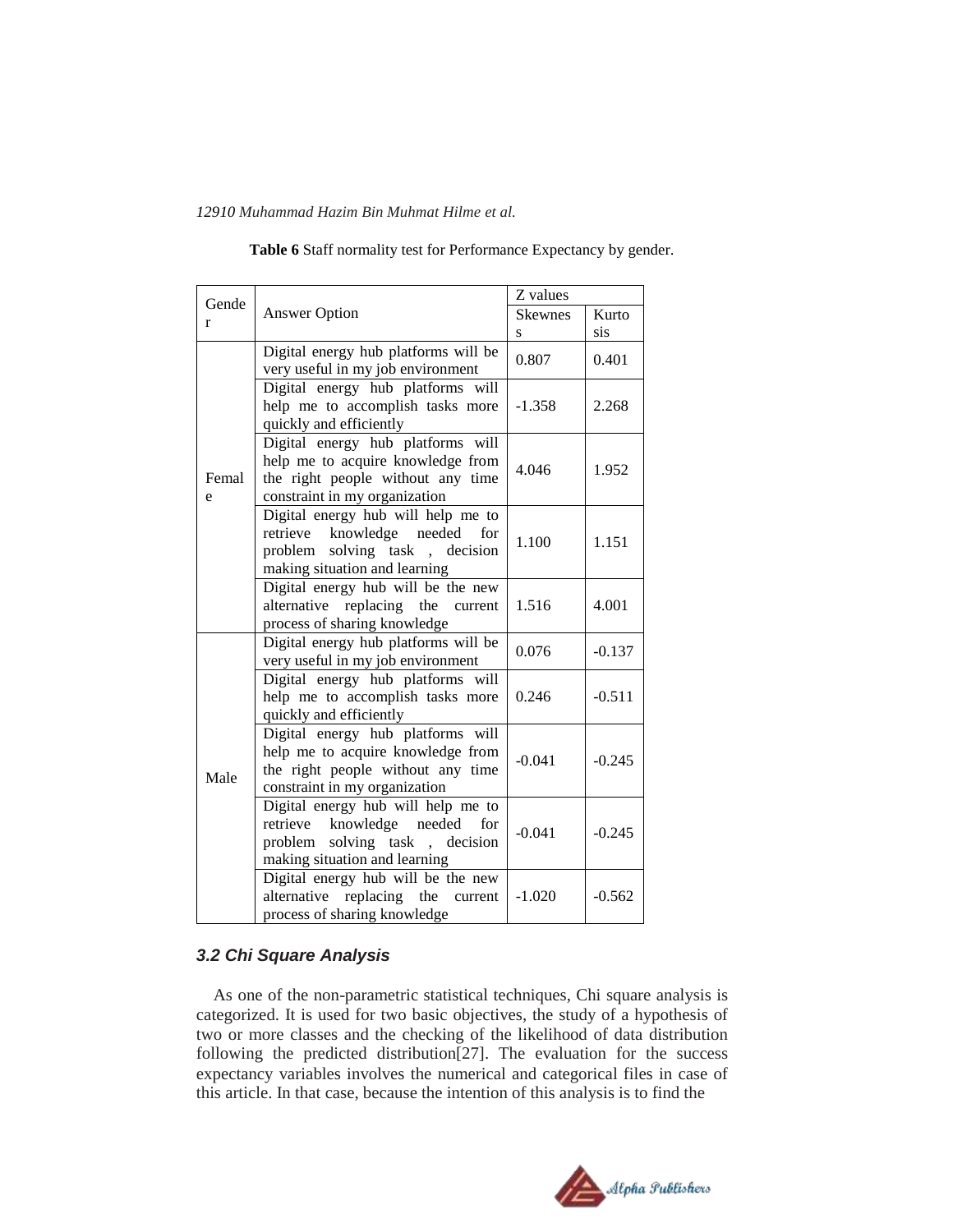relationships between gender and the performance expectation for the digital hub, a Chi Square test is a relevant statistical method for this study. In this study, a question is asked; is there a relationship between gender and performance expectancy of digital energy hub ? Thus, a null and alternative hypothesis are constructed.

**H<sup>o</sup>** : There is no relationship between gender and performance expectancy.

**H<sup>a</sup>** : There is a relationship between the gender and performance expectancy.

Table below is the computed Chi Square test from both customer and staff data sample for performance expectancy variable.

| Table 7 Chi Square test for Customer data in terms of Performance Expectancy by |  |
|---------------------------------------------------------------------------------|--|
| Gender                                                                          |  |

| N <sub>0</sub>              | Answer option                                                                                                                                                                      | Pearson Chi-<br>Square |          |
|-----------------------------|------------------------------------------------------------------------------------------------------------------------------------------------------------------------------------|------------------------|----------|
|                             |                                                                                                                                                                                    | Value                  | $\alpha$ |
| 1                           | Digital energy hub platforms will be<br>useful in terms of searching<br>for<br>knowledge regarding energy sector                                                                   | 8.861                  | 0.051    |
| $\mathcal{D}_{\mathcal{L}}$ | Digital energy hub platforms will help me<br>to alert on any situations and knowledge<br>updated by the energy sector                                                              | 7.030                  | 0.071    |
| 3                           | Digital energy hub platforms will help me<br>to acquire knowledge regarding energy<br>sector in a trusted environment                                                              | 2.671                  | 0.445    |
| 4                           | Digital energy hub will help me to retrieve<br>knowledge needed for problem solving<br>task, decision making situation and<br>learning regarding energy sector                     | 2.809                  | 0.590    |
| 5                           | Digital energy hub will be the new<br>alternative for me to search knowledge<br>regarding energy sector company rather<br>than searching by myself through google,<br>bing and etc | 7.480                  | 0.058    |

Based on the Chi Square analysis for customer sample data printed in the Table 7, the results shown for standard deviation  $(\alpha)$  for a single answer option contradicts with the requirement of p values,  $(\alpha > 0.05)$  probability level to reject the null hypothesis. Thus, the null hypothesis has failed to be rejected. By this means, it is statistically proven that there are no relationships between gender and performance expectancy attributes. This assures that every single question asked does not rely on gender attributes. Furthermore, it shows that both male or female from the customer's respondents, expect the best performance to be executed by the digital energy

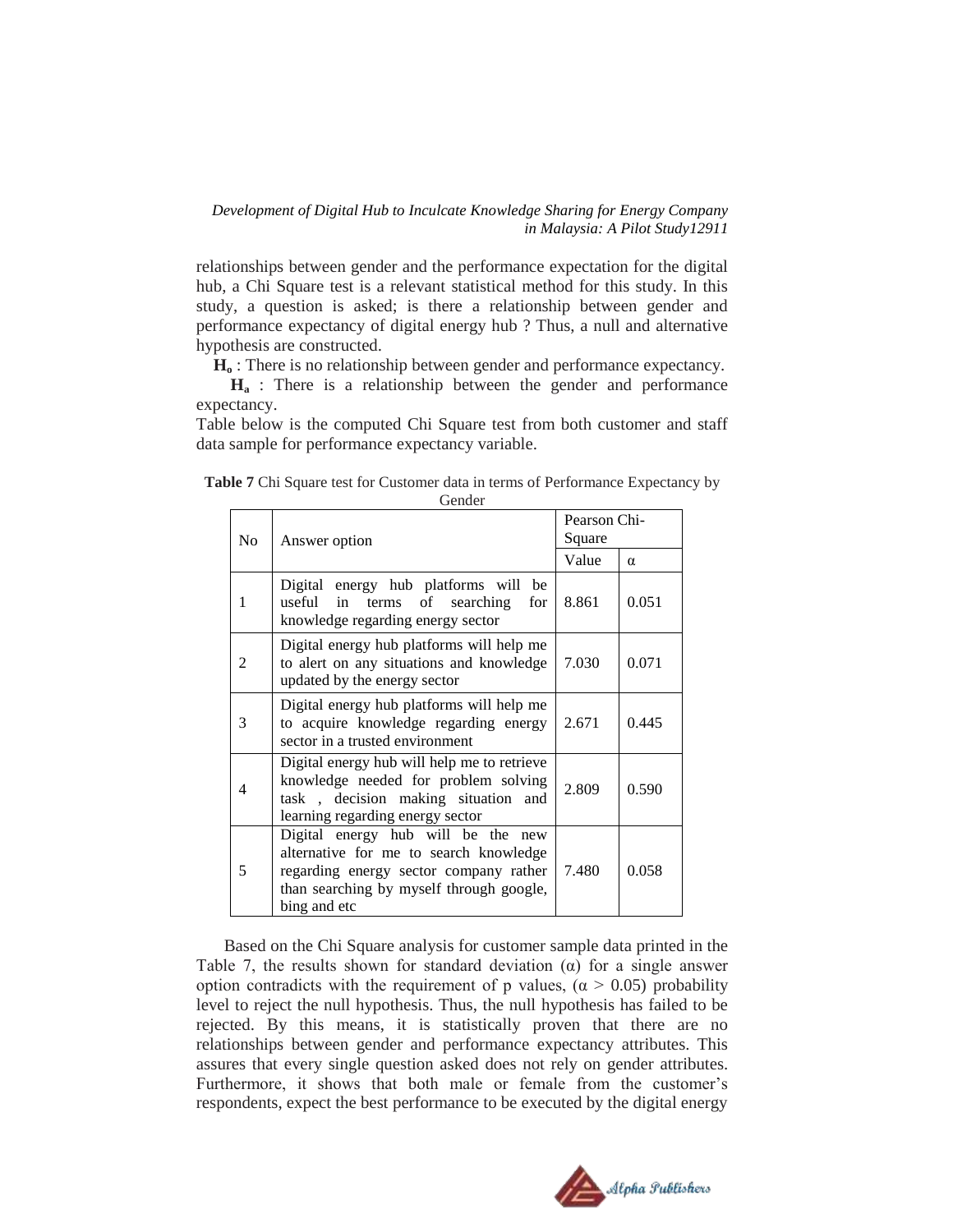hub.However, a different result is obtained from the staff response as presented in the Table 8.

| N <sub>o</sub> | Answer option                                                                                                                                   | Pearson Chi-<br>Square |          |
|----------------|-------------------------------------------------------------------------------------------------------------------------------------------------|------------------------|----------|
|                |                                                                                                                                                 | Value                  | $\alpha$ |
| $\mathbf{1}$   | Digital energy hub platforms will be<br>very useful in my job environment                                                                       | 3.296                  | 0.192    |
| $\mathfrak{D}$ | Digital energy hub platforms will help<br>me to accomplish tasks more quickly<br>and efficiently                                                | 3.111                  | 0.211    |
| 3              | Digital energy hub platforms will help<br>me to acquire knowledge from the<br>right people without any<br>time<br>constraint in my organization | 3.222                  | 0.200    |
| 4              | Digital energy hub will help me to<br>knowledge needed<br>retrieve<br>for<br>problem solving task, decision making<br>situation and learning    | 0.943                  | 0.624    |
| 5              | Digital energy hub will be the new<br>alternative replacing the<br>current<br>process of sharing knowledge                                      | 7.035                  | 0.030    |

**Table 8** Chi Square Test for Staff Data in Terms of Performance Expectancy by Gender

The Chi Square Test for staff described in Table 8, shows that the majority of response for performance expectancy differs from that of the customers. For answer option number 1 until 4 shows that every p values,  $\alpha$ indicated more p values, ( $\alpha > 0.05$ ). On that note, answer option 1 until 4 totally failed to reject the null hypothesis stating that there is no relationship between gender and performance expectation factor. However, the p values, α shown for the last answer option differs from the other answers. The p values,  $\alpha$  recorded for the answer option 5 is 0.030 which is below the significant level which can prove that the answer option number 5 is statistically significant. Thus, the null hypothesis is successfully rejected. Therefore, there is a relationship in gender influence for digital hub substitution from the current process of knowledge sharing. Eventually, it is proposed that gender appears to be particularly relevant in terms of performance measurements [28].

## **4 Conclusion**

This paper has focused on the flow and method to gather and acquire the raw data from possible respondents. In addition, it has also given a full research flow to be adapted in the actual study in the future. The discussion in this paper has found that in order to gather the correct data, a suitable selective variable is crucial to determine whether the data can contribute to the research purposes. The data set discussed by this paper shows

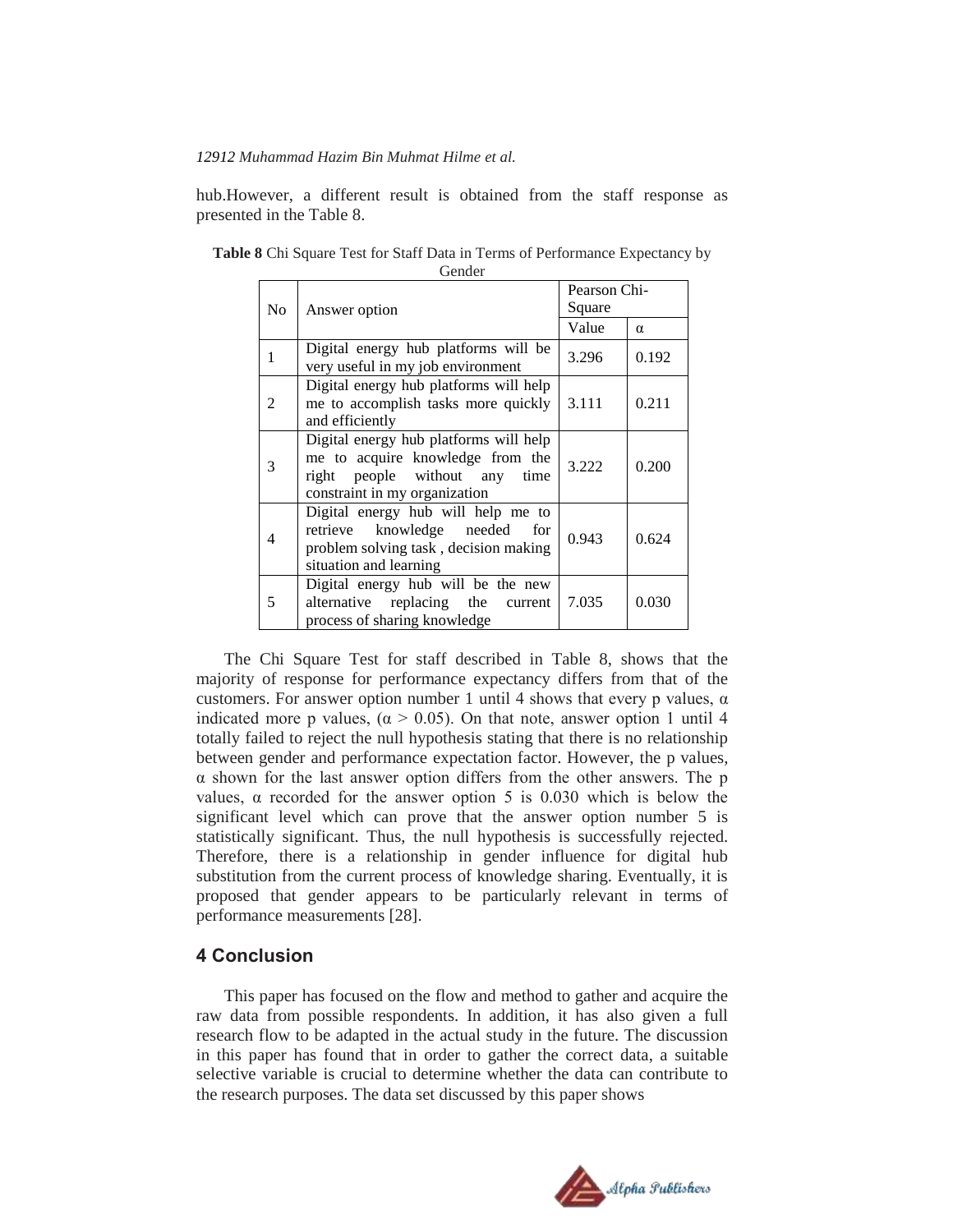the different perspectives from both samples which represented the customers and staff. All data collection should lead to data analysis to produce a strong argument based on proven statistical method. However, since this paper is focusing on pilot studies, it cannot include the full data analysis. In conclusion, for future recommendation, the study should include other statistical tools and method to generate strong arguments and discussion from different perspectives to obtain a more variety of in-depth view of data analysis. Furthermore, the data analysis should propose other key variables mentioned in earlier section in order to study the correlations between each variable to determine the behavior of knowledge sharing in the energy sector.

## **Acknowledgments**

This research is funded by FGRS/1/2017/SS09/UNITEN/02/3, Ministry of Higher Education Malaysia; which is supported by Universiti Tenaga Nasional.

## **References**

- [1] Zareie, B., Jafari, Navimipour, N., "The impact of electronic environmental knowledge on the environmental behaviors of people", Computers in Human Behavior, Vol.59, pp.1–8, 2016.
- [2]Awa, H. O., Ukoha, O., Eke, B. C., "Adoption of emerging ICTs: The role of actors in a social network", Cogent Business and Management, Vol.3, no.1, pp.1–19, 2016.
- [3]Mishra, P. C., Kishore, S., Shivani, S., "The Role of Information Technology for Knowledge Management: An Empirical Study of the Indian Coal Mining Industry", Journal of Global Information Technology Management, Vol.21, no.3, pp.1-18, 2018
- [4] Alparslan Özlen., "Enablers of Successful Knowledge Sharing Behavior: KMS, Environment and Motivation", European Journal of Economic Studies, Vol.6, no.2, pp.115–123, 2017.
- [5]Al-Busaidi, K. A., Olfman, L., "Knowledge sharing through interorganizational knowledge sharing systems", VINE Journal of Information and Knowledge Management Systems, Vol.47, no.1, pp. 110-136, 2017.
- [6]Hairoladenan Kasim," Factors promoting knowledge sharing behavior using virtual mode among researchers in government-linked companie"s, Diss. Universiti Teknologi MARA, 2015.
- [7] Saare, Murtaja, Ali., Azham, Hussain., Wong, Seng, Yue., "Relationships between the Older Adult's Cognitive Decline and Quality of Life: The

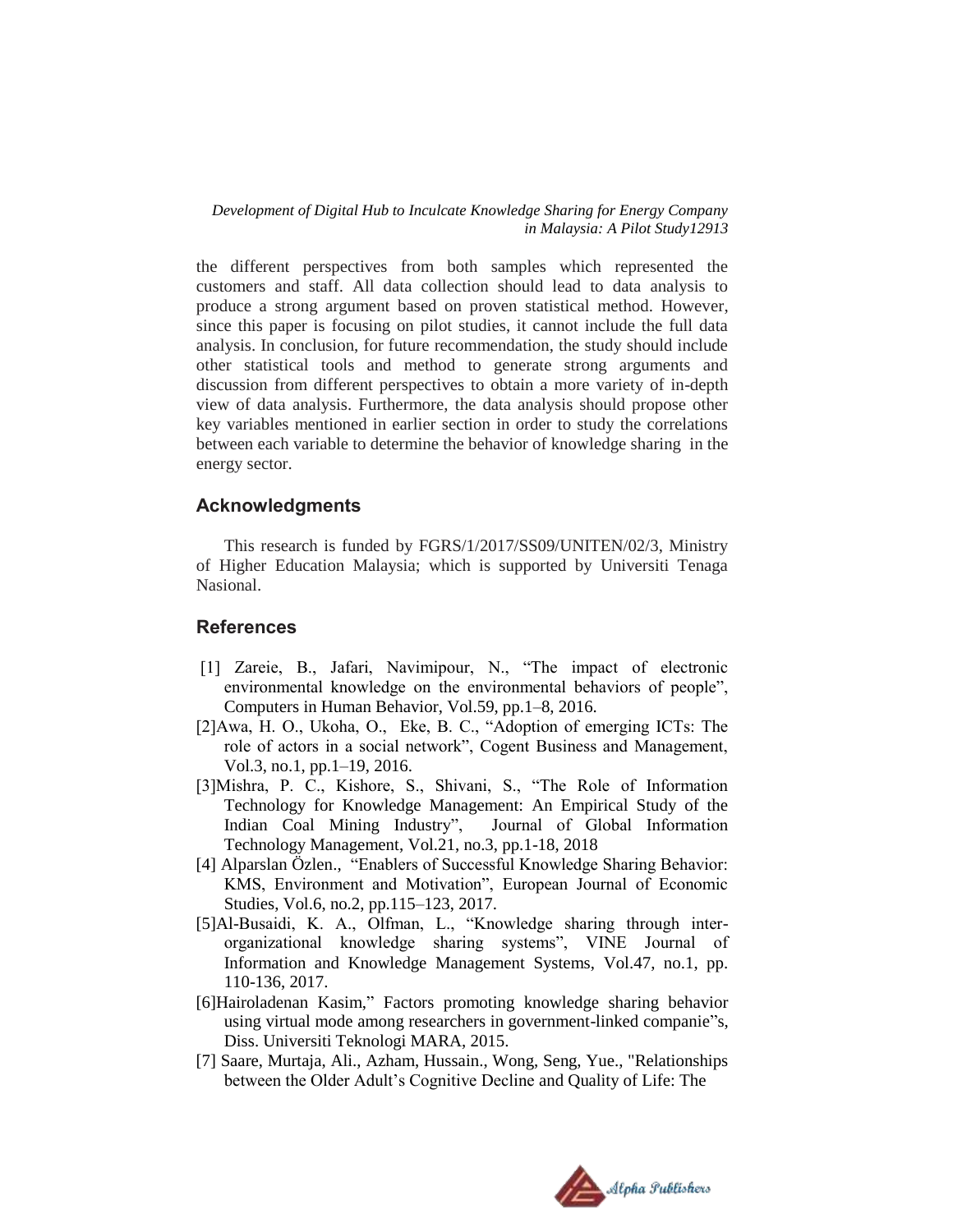Mediating Role of the Assistive Mobile Health Applications", International Mobile Technologies, Vol.13, no.10 , pp.42-55, 2019.

- [8]Bateman, A., Martin, M. J., O'Donovan, C., Magrane, M., Apweiler, R., Alpi, E., Zhang, J., "UniProt: A hub for protein information", Nucleic Acids Research, Vol.43, pp.D204–D212, 2015.
- [9]Hairstans, R., Smith, R. E., "Offsite HUB (Scotland): establishing a collaborative regional framework for knowledge exchange in the UK", Architectural Engineering and Design Management, Vol.14, no.1–2, pp.60–77, 2018.
- [10]Benigno, V., Capuano, N., &Mangione, G. R. ,"A Web-Based Knowledge Hub for Special and Inclusive Education", International Journal of Emerging Technologies in Learning (iJET), vol.10, no.7,pp. 5- 13,2015
- [11] Arvanitis, S., Loukis, E. N., "Investigating the effects of ICT on innovation and performance of European hospitals: an exploratory study", European Journal of Health Economics, Vol.17, no.4, pp.403– 418, 2016.
- [12]Rastegar., Mahmud., et al., "A probabilistic energy management scheme for renewable-based residential energy hubs", IEEE Transactions on Smart Grid, Vol.8, no.5, pp.2217-2227, 2016.
- [13]Bahrami, S., Sheikhi, A., "From demand response in smart grid toward integrated demand response in smart energy hub", IEEE Transactions on Smart Grid, Vol.7, no2, pp.650-658, 2015.
- [14]Nonaka, I., Takeuchi, H., "The knowledge-creating company How Japanese companies create the dynamics of innovation?", New York: Oxford University Press, 1995.
- [15]Pham, Q. T., Ho, B. T., "Impact factors of knowledge sharing intention of it employees in Vietnam: An integrated approach", Journal of Science Ho Chi Minh City Open University, Vol.21, no.1 pp.12-23, 2017.
- [16]Hussain, Azham, and Emmanuel OC Mkpojiogu. "A systematic review of usability test metrics for mobile video streaming apps", AIP Conference Proceedings, Vol. 1761, no. 1, 2016.
- [17]Davenport, Thomas, H., Laurence, Prusak., "Working Knowledge: How Organizations Manage What They Know", Harvard Business Press, 2013.
- [18]Hussain, Azham., Emmanuel, O.C Mkpojiogu., Fazillah,Mohmad, Kamal., "Antecedents to user adoption of interactive mobile maps." Journal of Telecommunication, Electronic and Computer Engineering, Vol.8, no.10, pp.41-45, 2016.
- [19]Malone, H. E., Nicholl, H., Coyne, I., "Fundamentals of estimating sample size", Nurse Researcher, Vol.23, no.5, pp.21–25, 2016.
- [20]Kena, G., Musu-Gillette, L., Robinson, J., Wang, X., Rathbun, A., Zhang, J., & Velez, E. D. V., "The Condition of Education 2015. NCES 2015-144", National Center for Education Statistics, 2020. Available online: https://www.learntechlib.org/p/158327/.
- [21]Greenland, S., Senn, S. J., Rothman, K. J., Carlin, J. B., Poole, C., Goodman, S. N., Altman, D. G., "Statistical tests, P values, confidence

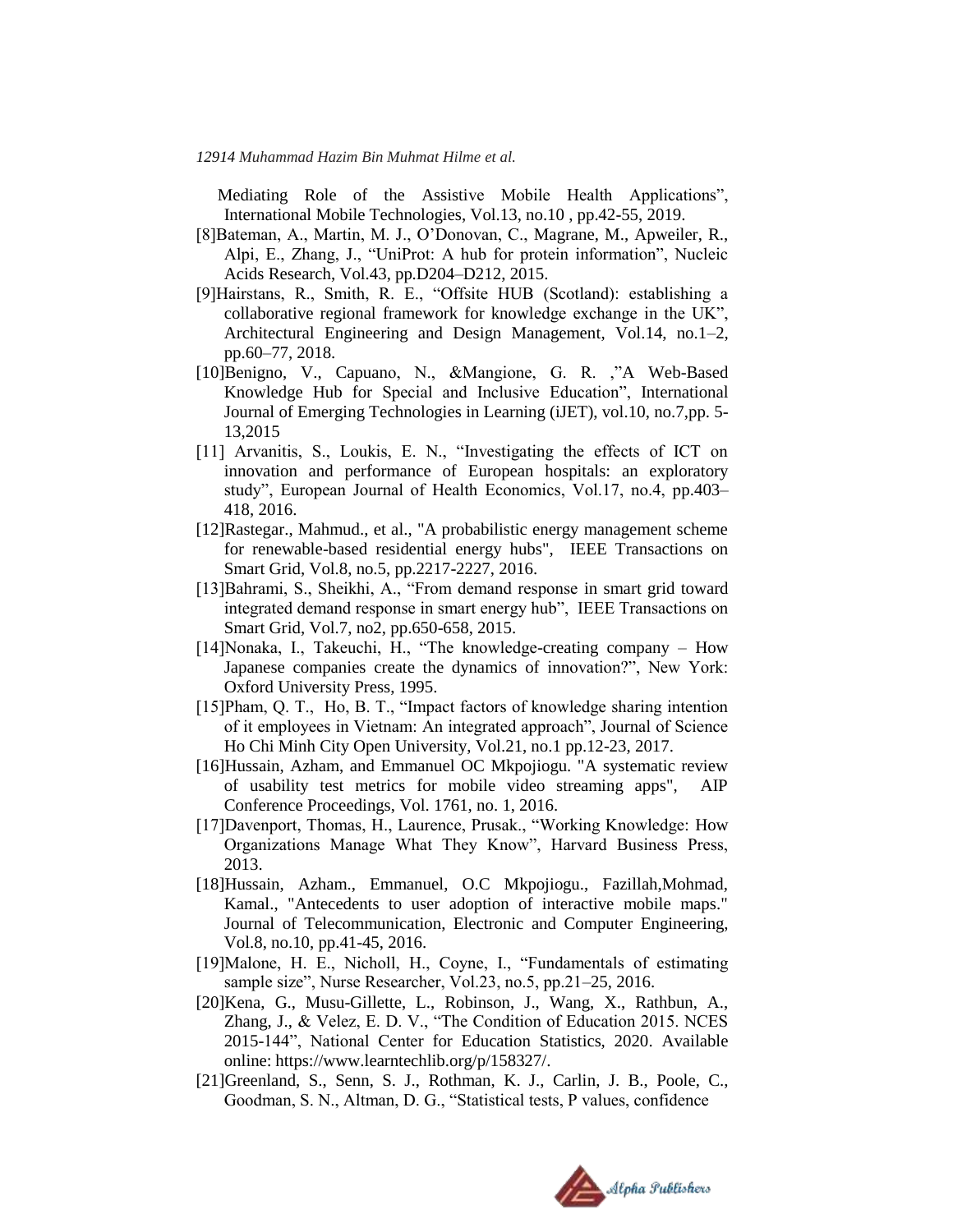intervals, and power: a guide to misinterpretations", European Journal of Epidemiology, Vol.31, no.4, pp.337–350., 2016.

- [22]Hardigan, P. C., Popovici, I., Carvajal, M. J., "Response rate, response time, and economic costs of survey research: A randomized trial of practicing pharmacists",Research in Social and Administrative Pharmacy, Vol. 12 no.1, pp.141–148, 2016.
- [23]Munir, R. I. S., Rahman, R. A., "Determining Dimensions of Job Satisfaction Using Factor Analysis", Procedia Economics and Finance, Vol.37, no16, pp.488–496, 2016.
- [24]Hair, J. F., Black,W. C., Babin,B. J., Anderson, R. E., Tatham, R. L., "Multivariate data analysis", 6th ed. New Jersey, Prentice-Hall International,Inc., 2006.
- [25]Ho, A. D., Yu, C. C., "Descriptive Statistics for Modern Test Score Distributions: Skewness, Kurtosis, Discreteness, and Ceiling Effects", Educational and Psychological Measurement, Vol.75, no.3, pp. 365–388, 2015.
- [26]Awang, Z., Wan Afthanorhan, W. M. A., Asri, M. A. M., "Parametric and Non Parametric Approach in Structural Equation Modeling (SEM): The Application of Bootstrapping", Modern Applied Science, Vol.9, no.9, pp. 58–67, 2015.
- [27]Singhal, R., Rana, R., "Chi-square test and its application in hypothesis testing", Journal of the Practice of Cardiovascular Sciences, Vol.1, no.1, pp.69-71, 2015.
- [28]Parola, H. R., Ellis, K. M., Golden, P., "Performance effects of top management team gender diversity during the merger and acquisition process", Management Decision, Vol.53, no.1, pp. 57–74, 2015.
- [29]Dal Mas, F., Renaudin, M., Garlatti, A., Massaro, M., "Towards a Social Knowledge Management in a Knowledge-Intensive Public Organization",15th International Conference on Intellectual Capital Knowledge Management , 2018.

# **Biographies :**



**Muhammad Hazim Bin Muhmat Hilme**, College of Computing & Informatics, Universiti Tenaga Nasional (UNITEN), Kajang, Selangor, Malaysia.